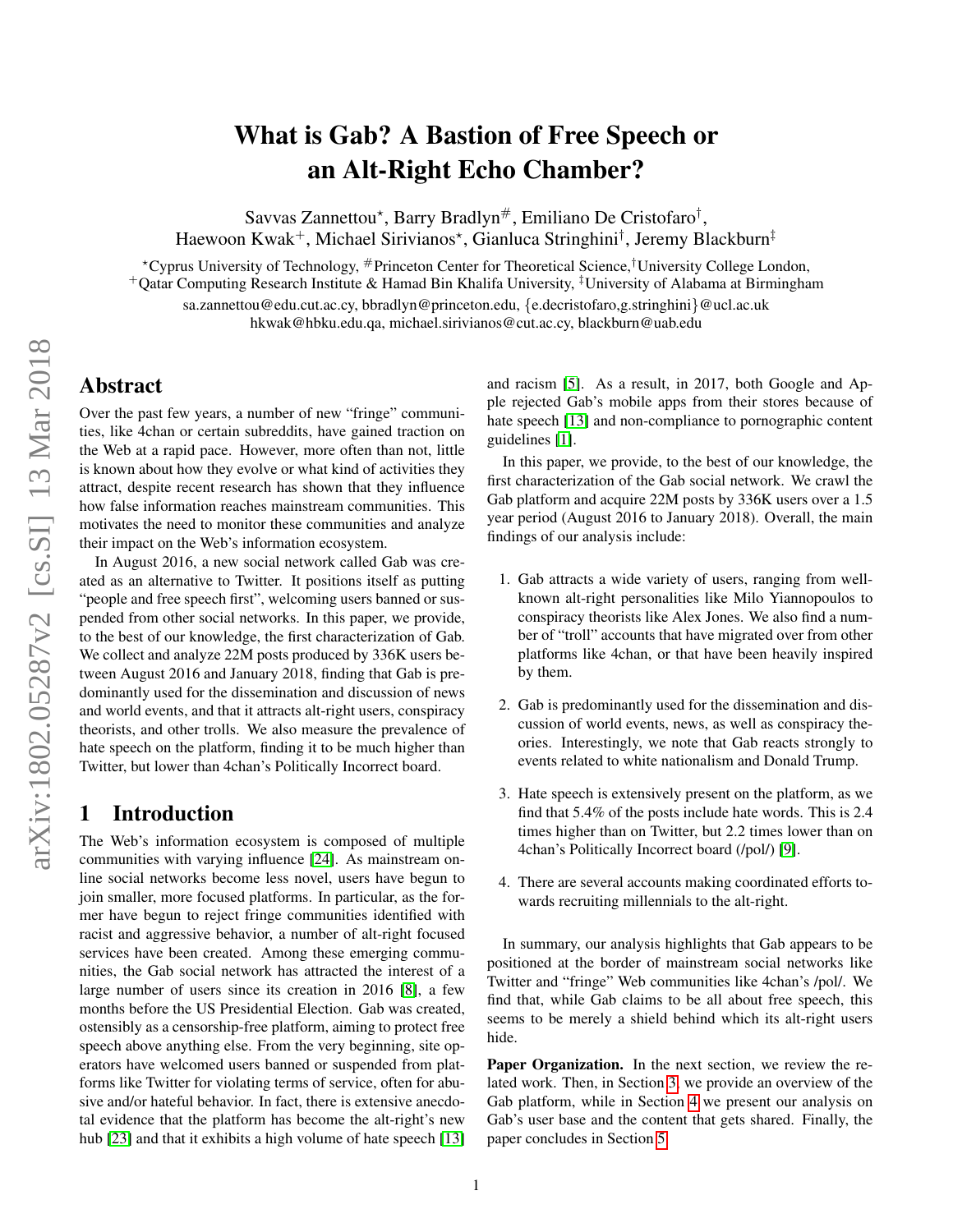# 2 Related Work

In this section, we review previous work on social network analysis and in particular on fringe communities.

Kwak et al. [\[11\]](#page-6-6) are among the first to study Twitter, aiming to understand its role on the Web. They show that Twitter is a powerful network that can be exploited to assess human behavior on the Web. However, the Web's information ecosystem does not naturally build on a single or a few Web communities; with this motivation in mind, Zannettou et al. [\[24\]](#page-7-0) study how mainstream and alternative news propagate across multiple Web communities, measuring the influence that each community have on each other. Using a statistical model known as Hawkes Processes, they highlight that small "fringe" Web communities within Reddit and 4chan can have a substantial impact on large mainstream Web communities like Twitter.

With the same multi-platform point of view, Chandrasekharan et al. [\[6\]](#page-6-7) propose an approach, called Bag of Communities, which aims to identify abusive content within a community. Using training data from nine communities within 4chan, Reddit, Voat, and Metafilter, they outperform approaches that focus only on in-community data.

Other work also focuses on characterizing relatively small alt-right Web communities. Specifically, Hine et al. [\[9\]](#page-6-4) study 4chan's Politically Incorrect board (/pol/), and show that it attracts a high volume of hate speech. They also find evidence of organized campaigns, called *raids*, that aim to disrupt the regular operation of other Web communities on the Web; e.g., they show how 4chan users raid YouTube videos by posting large numbers of abusive comments in a relatively small period of time.

Overall, our work is, to the best of our knowledge, the first to study the Gab social network, analyzing what kind of users it attracts, what are the main topics of discussions, and to what extent Gab users share hateful content.

# <span id="page-1-0"></span>3 Gab

Gab is a new social network, launched in August 2016, that "champions free speech, individual liberty, and the free flow of information online.<sup>[1](#page-1-1)</sup>" It combines social networking features that exist in popular social platforms like Reddit and Twitter. A user can broadcast 300-character messages, called "gabs," to their followers (akin to Twitter). From Reddit, Gab takes a modified voting system (which we discuss later). Gab allows the posting of pornographic and obscene content, as long as users label it as Not-Safe-For-Work (NSFW).<sup>[2](#page-1-2)</sup> Posts can be reposted, quoted, and used as replies to other gabs. Similar to Twitter, Gab supports hashtags, which allow indexing and querying for gabs, as well as mentions, which allow users to refer to other users in their gabs.

Topics and Categories. Gab posts can be assigned to a specific *topic* or *category*. *Topics* focus on a particular event or timely topic of discussion and can be created by Gab users themselves; all topics are publicly available and other users

<span id="page-1-1"></span><sup>1</sup><http://gab.ai>

can post gabs related to topics. *Categories* on the other hand, are defined by Gab itself, with 15 categories defined at the time of this writing. Note that assigning a gab to a category and/or topic is *optional*, and Gab moderates topics, removing any that do not comply with the platform's guidelines.

Voting system. Gab posts can get up- and down-voted; a feature that determines the popularity of the content in the platform (akin to Reddit). Additionally, each user has its own score, which is the sum of up-votes minus the sum of downvotes that it received to all his posts (similar to Reddit's user karma score [\[3\]](#page-6-8)). This user-level score determines the popularity of the user and is used in a way unique to Gab: a user must have a score of at least 250 points to be able to down-vote other users' content, and every time a user down-votes a post a point from his user-level score is deducted. In other words, a user's score is used as a form of currency expended to downvote content.

Moderation. Gab has a lax moderation policy that allows most things to be posted, with a few exceptions. Specifically, it only forbids posts that contain "illegal pornography" (legal pornography is permitted), posts that promote terrorist acts, threats to other users, and doxing other users' personal information  $[18]$ <sup>[3](#page-1-3)</sup>

Monetization. Gab is ad-free and relies on direct user support. On October 4, 2016 Gab's CEO Andrew Torba announced that users were able to donate to Gab [\[19\]](#page-7-3). Later, Gab added "pro" accounts as well. "Pro" users pay a per-month fee granting additional features like live-stream broadcasts, account verification, extended character count (up to 3K characters per gab), special formatting in posts (e.g., italics, bold, etc.), as well as premium content creation. The latter allows users to create "premium" content that can only be seen by subscribers of the user, which are users that pay a monthly fee to the content creator to be able to view his posts. The premium content model allows for crowdfunding particular Gab users, similar to the way that Twitch and Patreon work. Finally, Gab is in the process of raising money through an Initial Coin Offering (ICO) with the goal to offer a "censorship-proof" peer-to-peer social network that developers can build application on top [\[2\]](#page-6-9).

Dataset. Using Gab's API, we crawl the social network using a snowball methodology. Specifically, we obtain data for the most popular users as returned by Gab's API and iteratively collect data from all their followers as well as their followings. We collect three types of information: 1) basic details about Gab accounts, including username, score, date of account creation; 2) all the posts for each Gab user in our dataset; and 3) all the followers and followings of each user that allow us to build the following/followers network. Overall, we collect 22,112,812 posts from 336,752 users, between August 2016 and January 2018.

<span id="page-1-2"></span><sup>2</sup>What constitutes NSFW material is not well defined.

<span id="page-1-3"></span><sup>3</sup>For more information on Gab's guidelines, see [https://gab.ai/about/](https://gab.ai/about/guidelines) [guidelines.](https://gab.ai/about/guidelines)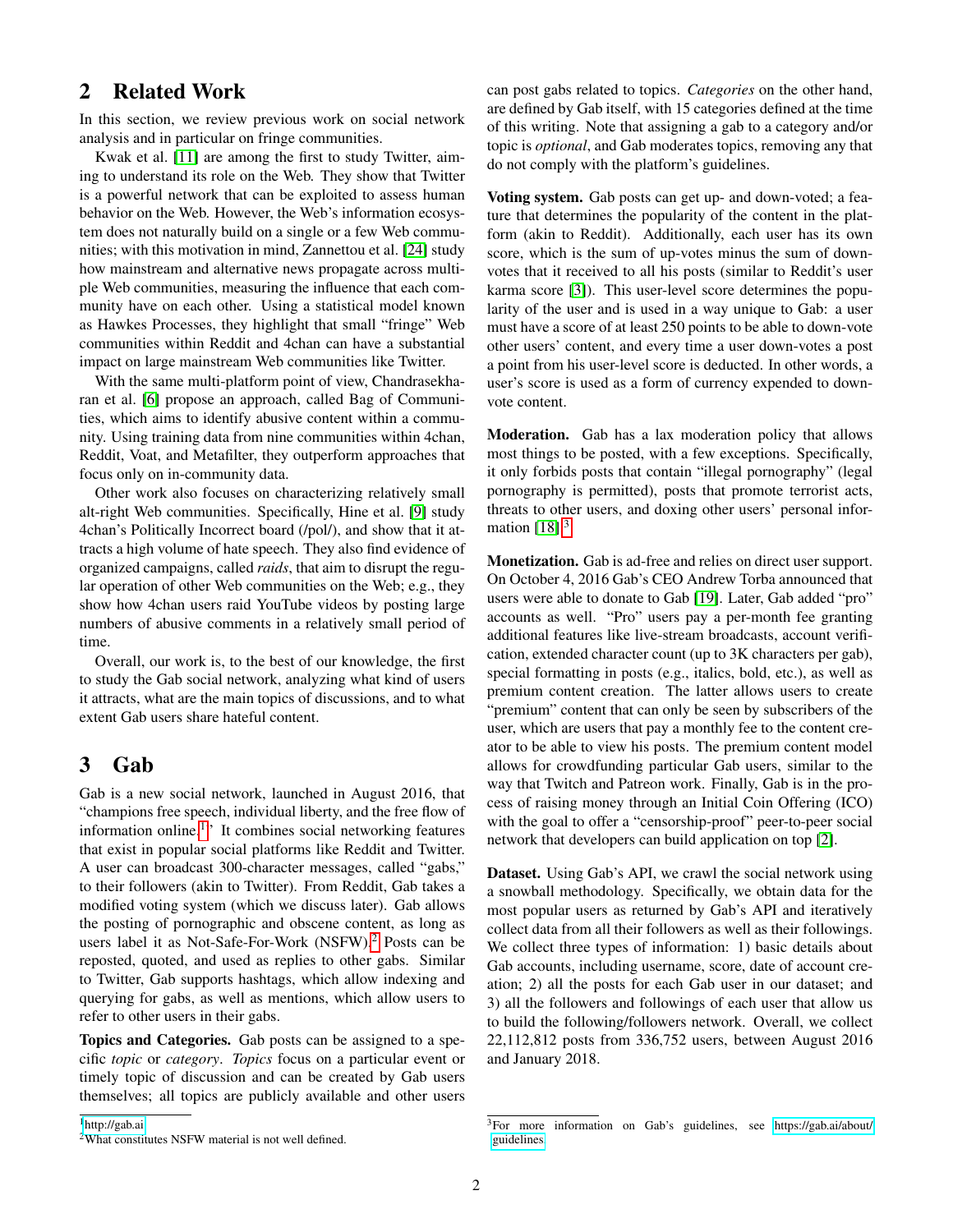<span id="page-2-1"></span>

| <b>Followers</b>          |                       |        | <b>Scores</b>               |                        |         | PageRank                  |                       |                 |
|---------------------------|-----------------------|--------|-----------------------------|------------------------|---------|---------------------------|-----------------------|-----------------|
| Name                      | <b>Username</b>       | #      | Name                        | <b>Username</b>        | #       | Name                      | <b>Username</b>       | <b>PR</b> score |
| Milo Yiannopoulos         | m                     | 45,060 | Andrew Torba                | a                      | 819,363 | Milo Yiannopoulos         | m                     | 0.013655        |
| PrisonPlanet              | PrisonPlanet          | 45,059 | John Rivers                 | JohnRivers             | 606,623 | Andrew Torba              | a                     | 0.012818        |
| Andrew Torba              | a                     | 38,101 | Ricky Vaughn                | Ricky_Vaughn99         | 496,962 | PrisonPlanet              | PrisonPlanet          | 0.011762        |
| Ricky Vaughn              | Ricky_Vaughn99        | 30,870 | Don                         | Don                    | 368,698 | Mike Cernovich            | Cernovich             | 0.006549        |
| Mike Cernovich            | Cernovich             | 29,081 | Jared Wyand                 | JaredWyand             | 281,798 | Ricky Vaughn              | Ricky_Vaughn99        | 0.006143        |
| Stefan Molyneux           | stefanmolyneux        | 26,337 | [ <i>omitted</i> ]          | <b>TukkRivers</b>      | 253,781 | Sargon of Akkad           | Sargonofakkad100      | 0.005823        |
| <b>Brittany Pettibone</b> | <b>BrittPettibone</b> | 24,799 | <b>Brittany Pettibone</b>   | <b>BrittPettibone</b>  | 244,025 | [omitted]                 | d_seaman              | 0.005104        |
| Jebs                      | DeadNotSleeping       | 22,659 | Tony Jackson                | USMC-Devildog          | 228,370 | Stefan Molyneux           | stefanmolyneux        | 0.004830        |
| [omitted]                 | Texas Yankee4         | 20,079 | [omitted]                   | causticbob             | 228,316 | <b>Brittany Pettibone</b> | <b>BrittPettibone</b> | 0.004218        |
| [omitted]                 | <b>RightSmarts</b>    | 20,042 | <b>Constitutional Drunk</b> | <b>USSANews</b>        | 224,261 | Vox Day                   | voxday                | 0.003972        |
| Vox Day                   | voxday                | 19,454 | Truth Whisper               | truthwhisper           | 206,516 | Alex Jones                | RealAlexJones         | 0.003345        |
| <i>[omitted]</i>          | d_seaman              | 18,080 | Andrew Anglin               | AndrewAnglin           | 203,437 | Lauren Southern           | LaurenSouthern        | 0.002984        |
| Alex Jones                | RealAlexJones         | 17,613 | Kek_Magician                | Kek_Magician           | 193,819 | Donald J Trump            | realdonaldtrump       | 0.002895        |
| Jared Wyand               | JaredWyand            | 16,975 | <i>mitted</i>               | shorty                 | 169,167 | Dave Cullen               | DaveCullen            | 0.002824        |
| Ann Coulter               | AnnCoulter            | 16,605 | <i>mitted</i>               | SergeiDimitrovicIvanov | 169,091 | <i>[omitted]</i>          | e                     | 0.002648        |
| Lift                      | lift                  | 16,544 | Kolja Bonke                 | KoljaBonke             | 160,246 | Chuck C Johnson           | Chuckcjohnson         | 0.002599        |
| Survivor Medic            | SurvivorMed           | 16,382 | Party On Weimerica          | CuckShamer             | 155,021 | Andrew Anglin             | AndrewAnglin          | 0.002599        |
| <i>[omitted]</i>          | SalguodNos            | 16,124 | PrisonPlanet                | PrisonPlanet           | 154,829 | Jared Wyand               | JaredWyand            | 0.002504        |
| Proud Deplorable          | luther                | 15,036 | Vox Day                     | voxday                 | 150,930 | Pax Dickinson             | pax                   | 0.002400        |
| Lauren Southern           | LaurenSouthern        | 14,827 | W.O. Cassity                | wocassity              | 144,875 | <b>Baked Alaska</b>       | apple                 | 0.002292        |

Table 1: Top 20 popular users on Gab according to the number of followers, their score, and their ranking based on PageRank in the followers/followings network. We omit the "screen names" of certain accounts for ethical reasons.

<span id="page-2-4"></span><span id="page-2-2"></span>

Figure 1: Correlation of the rankings for each pair of rankings: (a) Followers - Score; (b) PageRank - Score; and (c) PageRank - Followers.

# <span id="page-2-0"></span>4 Analysis

In this section, we provide our analysis on the Gab platform. Specifically, we analyze Gab's user base and posts that get shared across several axes.

#### 4.1 Ranking of users

To get a better handle on the interests of Gab users, we first examine the most popular users using three metrics: 1) the number of followers; 2) user account score; and 3) user PageRank. These three metrics provide us a good overview of things in terms of "reach," appreciation of content production, and importance in terms of position within the social network. We report the top 20 users for each metric in Table [1.](#page-2-1) Although we believe that their existence in Table [1](#page-2-1) is arguably indicative of their public figure status, for ethical reasons, we omit the "screen names" for accounts in cases where a potential link between the screen name and the user's real life names existed *and* it was unclear to us whether or not the user is a public figure. While Twitter has many celebrities in the most popular users [\[11\]](#page-6-6), Gab seems to have what can at best be described as alt-right celebrities like Milo Yiannopoulos and Mike Cernovich.

Number of followers. The number of followers that each ac-

<span id="page-2-5"></span><span id="page-2-3"></span>count has can be regarded as a metric of impact on the platform, as a user with many followers can share its posts to a large number of other users. We observe a wide variety of different users; 1) popular alt-right users like Milo Yiannopoulos, Mike Cernovich, Stefan Molyneux, and Brittany Pettibone; 2) Gab's founder Andrew Torba; and 3) popular conspiracy theorists like Alex Jones. Notably lacking are users we might consider as counter-points to the alt-right right, an indication of Gab's heavily right-skewed user-base.

Score. The score of each account is a metric of content popularity, as it determines the number of up-votes and down-votes that they receive from other users. In other words, is the degree of appreciation from other users. By looking at the ranking using the score, we observe two new additional categories of users: 1) users purporting to be news outlets, likely pushing false or controversial information on the network like Prison-Planet and USSANews; and 2) troll users that seem to have migrated from or been inspired by other platforms (e.g., 4chan) like Kek Magician and CuckShamer.

**PageRank.** We also compute PageRank on the followers/followings network and we rank the users according to the obtained score. We use this metric as it quantifies the structural importance of nodes within a network according to its connec-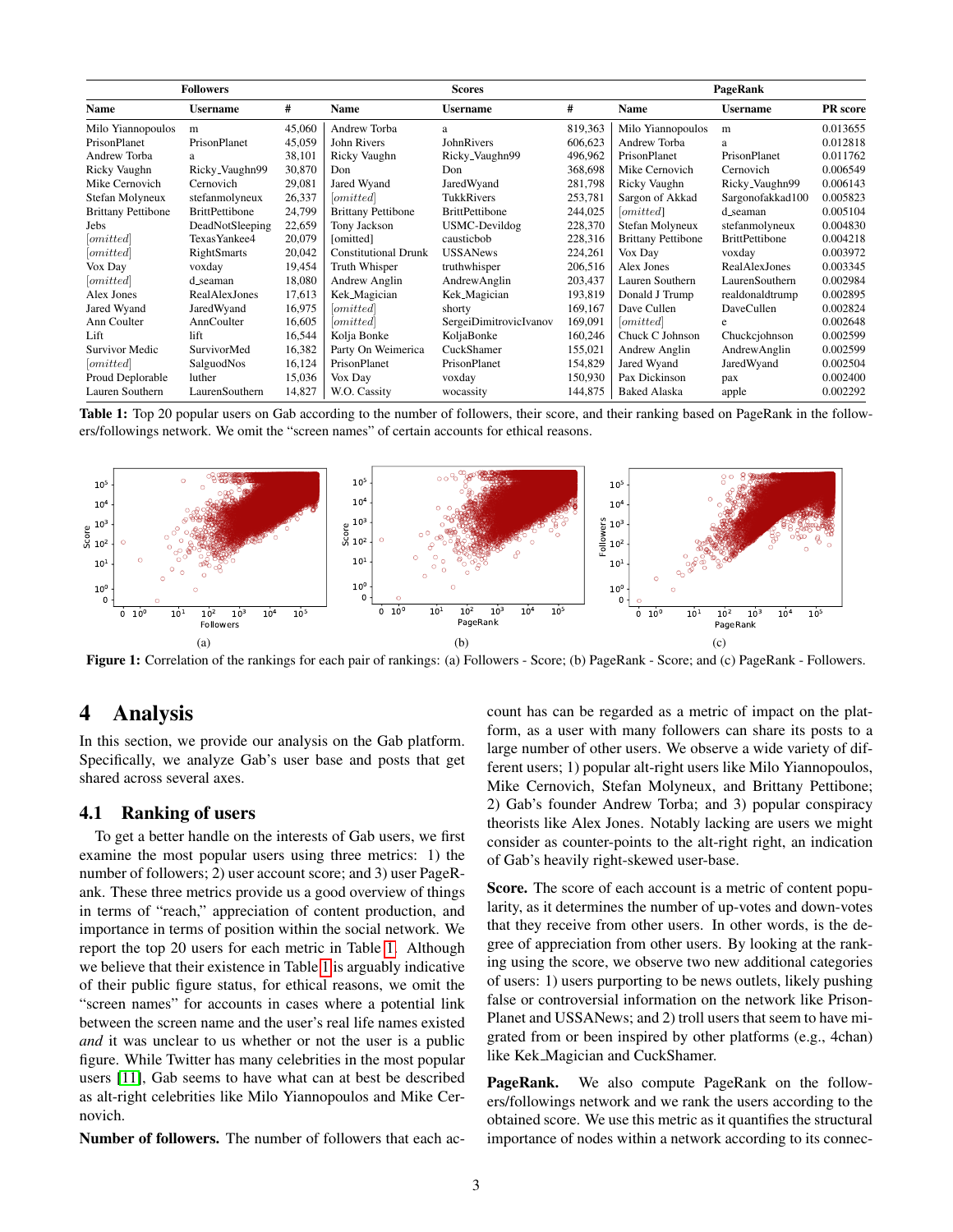<span id="page-3-0"></span>

| Word         | $(\%)$   | <b>Bigram</b>   | $(\%)$   |
|--------------|----------|-----------------|----------|
| maga         | 4.35%    | free speech     | 1.24%    |
| twitter      | $3.62\%$ | trump supporter | 0.74%    |
| trump        | 3.53%    | night area      | 0.49%    |
| conservative | 3.47%    | area wanna      | 0.48%    |
| free         | 3.08%    | husband father  | 0.45%    |
| love         | 3.03%    | check link      | 0.42%    |
| people       | 2.76%    | freedom speech  | 0.41%    |
| life         | 2.70%    | hey guys        | 0.40%    |
| like         | 2.67%    | donald trump    | 0.40%    |
| man          | 2.49%    | man right       | $0.39\%$ |
| truth        | 2.46%    | america great   | $0.39\%$ |
| god          | 2.45%    | link contracts  | $0.35\%$ |
| world        | 2.44%    | wanna check     | 0.34%    |
| freedom      | 2.29%    | make america    | 0.34%    |
| right        | 2.27%    | need man        | $0.34\%$ |
| american     | 2.25%    | guys need       | 0.33%    |
| want         | 2.23%    | president trump | 0.32%    |
| one          | 2.20%    | guy sex         | 0.31%    |
| christian    | 2.17%    | click link      | 0.30%    |
| time         | 2.14%    | link login      | 0.30%    |

Table 2: Top 20 words and bigrams found in the descriptions of Gab users.

<span id="page-3-1"></span>

Figure 2: Percentage of accounts created per month.

tions. Here, we observe some interesting differences from the other two rankings. For example, the account with username "realdonaldtrump," an account reserved for Donald Trump, appears in the top users mainly because of the extremely high number of users that follow this account, despite the fact that it has no posts or score.

Comparison of rankings. To compare the three aforementioned rankings, we plot the ranking of all the users for each pair of rankings in Fig. [1.](#page-2-2) We observe that the pair with the most agreement is PageRank-Followers (Fig. [1\(c\)\)](#page-2-3), followed by the pair Followers-Score (Fig, [1\(a\)\)](#page-2-4), while the pair with the least agreement is PageRank - Score (Fig [1\(b\).](#page-2-5) Overall, for all pairs we find a varying degree of rank correlation. Specifically, we calculate the Spearman's correlation coefficient for each pair of rankings; finding 0.53, 0.42, 0.26 for PageRank-Followers, Followers-Score, and PageRank-Score, respectively. While these correlations are not terribly strong, they are significant ( $p < 0.01$ ) for the two general classes of users: those that play an important structural role in the network, perhaps encouraging the diffusion of information, and those that produce content the community finds valuable.

#### 4.2 User account analysis

User descriptions. To further assess the type of users that the platform attracts we analyze the description of each created account in our dataset. Note that by default Gab adds a quote from a famous person as the description of each account and a user can later change it. Although not perfect, we look for any user description enclosed in quotes with a "-" followed by a name, and assume it is a default quote. Using this heuristic, we find that only 20% of the users actively change their description from the default. Table [2](#page-3-0) reports the top words and bigrams found in customized descriptions (we remove stop words for more meaningful results). Examining the list, it is apparent that Gab users are conservative Americans, religious, and supporters of Donald Trump and "free speech." We also find some accounts that are likely bots and trying to deceive users with their descriptions; among the top bigrams there some that nudge users to click on URLs, possibly malicious, with the promise that they will get sex. For example, we find many descriptions similar to the following: "*Do you wanna get sex tonight? One step is left ! Click the link -* < url >." It is also worth noting that our account (created for crawling the platform) was followed by 12 suspected bot accounts between December 2017 and January 2018 without making any interactions with the platform (i.e., our account has never made a post or followed any user).

User account creation. We also look when users joined the Gab platform. Fig. [2](#page-3-1) reports the percentage of accounts created for each month of our dataset. Interestingly, we observe that we have peaks for account creation on November 2016 and August 2017. These findings highlight the fact that Gab became popular during notable world and politics events like the 2016 US elections as well as the Charlottesville Unite the Right rally [\[22\]](#page-7-4). Finally, only a small percentage of Gab's users are either pro or verified, 0.75% and 0.5%, respectively, while 1.7% of the users have a private account (i.e., only their followers can see their gabs).

Followers/Followings. Fig. [3](#page-4-0) reports our analysis based on the number of followers and followings for each user. From Fig. [3\(a\)](#page-4-1) we observe that in general Gab users have a larger number of followers when compared with following users. Interestingly, 43% of users are following zero other users, while only 4% of users have zero followers. I.e., although counterintuitive, most users have more followers than users they follow. Figs. [3\(b\)](#page-4-2) and [3\(c\)](#page-4-3) show the number of followers and following in conjunction with the number of posts for each Gab user. We bin the data in log-scale bins and we report the mean and median value for each bin. We observe that in both cases, that there is a near linear relationship with the number of posts and followers/followings up until around 10 followers/followings. After this point, we see this relationship diverge, with a substantial number of users with huge numbers of posts, some over 77K. This demonstrates the extremely heavy tail in terms of content production on Gab, as is typical of most social medial platforms.

Reciprocity. From the followers/followings network we find a low level of reciprocity: specifically, only 29.5% of the node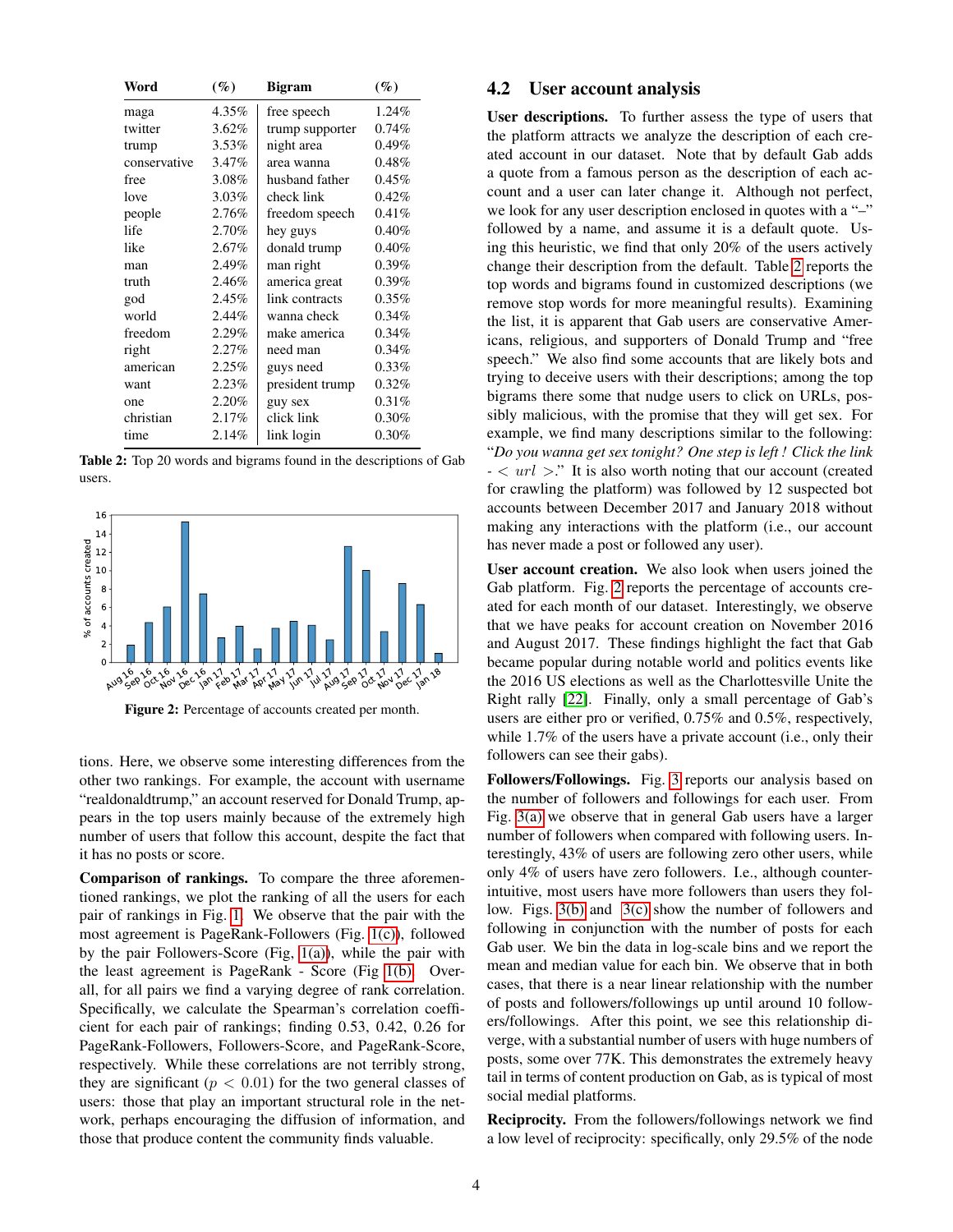<span id="page-4-1"></span><span id="page-4-0"></span>

Figure 3: Followers and Following analysis (a) CDF of number of followers and following (b) number of followers and number of posts and (c) number of following and number of posts.

pairs in the network are connected both ways, while the remaining 71.5% are connected one way. When compared with the corresponding metric on Twitter [\[11\]](#page-6-6), these results highlight that Gab has a larger degree of network reciprocity indicating that the community is more tightly-knit, which is expected when considering that Gab mostly attracts users from the same ideology (i.e., alt-right community).

#### 4.3 Posts Analysis

Basic Statistics. First, we note that 63% of the posts in our dataset are original posts while 37% are reposts. Interestingly, only 0.14% of the posts are marked as NSFW. This is surprising given the fact that one of the reasons that Apple rejected Gab's mobile app is due to the share of NSFW content [\[1\]](#page-6-3). From browsing the Gab platform, we also can anecdotally confirm the existence of NSFW posts that are not marked as such, raising questions about how Gab moderates and enforces the use of NSFW tags by users. When looking a bit closer at their policies, Gab notes that they use a 1964 United States Supreme Court Ruling [\[21\]](#page-7-5) on pornography that provides the famous "I'll known it when I see it" test. In any case, it would seem that Gab's social norms are relatively lenient with respect to what is considered NSFW.

We also look into the languages of the posts, as returned by Gab's API. We find that Gab's API does not return a language code for 56% of posts. By looking at the dataset, we find that all posts before June 2016 do not have an associated language; possibly indicating that Gab added the language field afterwards. Nevertheless, we find that the most popular languages are English (40%), Deutsch (3.3%), and French (0.14%); possibly shedding light to Gab's users locations which are mainly the US, the UK, and Germany.

URLs. Next , we assess the use of URLs in Gab; overall we find 3.5M unique URLs from 81K domains. Table [3](#page-4-4) reports the top 20 domains according to their percentage of inclusion in all posts. We observe that the most popular domain is YouTube with almost 7% of all posts, followed by Twitter with 2%. Interestingly, we note the extensive use of alternative news sources like Breitbart (1.4%), The Gateway Pundit  $(0.7\%)$ , and Infowars  $(0.5\%)$ , while mainstream news outlets like Fox News (0.4%) and Daily Mail (0.4%) are further below. Also, we note the use of image hosting services like Imgur  $(0.6\%)$ ,<sli.mg>  $(0.6\%)$ , and kek.gg  $(0.7\%)$  and URL shorteners

<span id="page-4-4"></span><span id="page-4-3"></span><span id="page-4-2"></span>

| Domain               | $(\%)$ | Domain          | $(\%)$   |
|----------------------|--------|-----------------|----------|
| voutube.com          | 4.22%  | zerohedge.com   | 0.53%    |
| youtu.be             | 2.67%  | twimg.com       | 0.53%    |
| twitter.com          | 1.96%  | dailycaller.com | 0.49%    |
| breitbart.com        | 1.44%  | t.co            | 0.47%    |
| bit.ly               | 0.82%  | ussanews.com    | 0.46%    |
| thegatewaypundit.com | 0.74%  | dailymail.co.uk | 0.46%    |
| kek.gg               | 0.69%  | tinyurl.com     | $0.44\%$ |
| imgur.com            | 0.68%  | wordpress.com   | 0.43%    |
| sli.mg               | 0.61%  | foxnews.com     | 0.41%    |
| infowars.com         | 0.56%  | blogspot.com    | 0.32%    |

Table 3: Top 20 domains in posts and their respective percentage over all posts.

like<bit.ly> (0.8%) and<tinyurl.com> (0.4%). Finally, it is worth mentioning that The Daily Stormer, a well known neo-Nazi web community is five ranks ahead of the most popular mainstream news source, The Hill.

Hashtags & Mentions As discussed in Section [3,](#page-1-0) Gab supports the use of hashtags and mentions similar to Twitter. Table [4](#page-5-0) reports the top 20 hashtags/mentions that we find in our dataset. We observe that the majority of the hashtags are used in posts about Trump, news, and politics. We note that among the top hashtags are "AltRight", indicating that Gab users are followers of the alt-right movement or they discuss topics related to the alt-right; "Pizzagate", which denotes discussions around the notorious conspiracy theory [\[20\]](#page-7-6); and "BanIslam", which indicate that Gab users are sharing their islamophobic views. It is also worth noting the use of hashtags for the dissemination of popular memes, like the Drain the Swamp meme that is popular among Trump's supporters [\[14\]](#page-6-10). When looking at the most popular users that get mentioned, we find popular users related to the Gab platform like Andrew Torba (Gab's CEO with username @a).

We also note users that are popular with respect to mentions, but do *not* appear in Table [1'](#page-2-1)s lists of popular users. For example, Amy is an account purporting to be Andrew Torba's mother. The user Stargirlx, who we note changed usernames three times during our collection period, appears to be an account presenting itself as a millennial "GenZ" young woman. Interestingly, it seems that Amy and Stargirlx have been organizing Gab "chats," which are private groups of users, for 18 to 29 year olds to discuss politics; possibly indicating efforts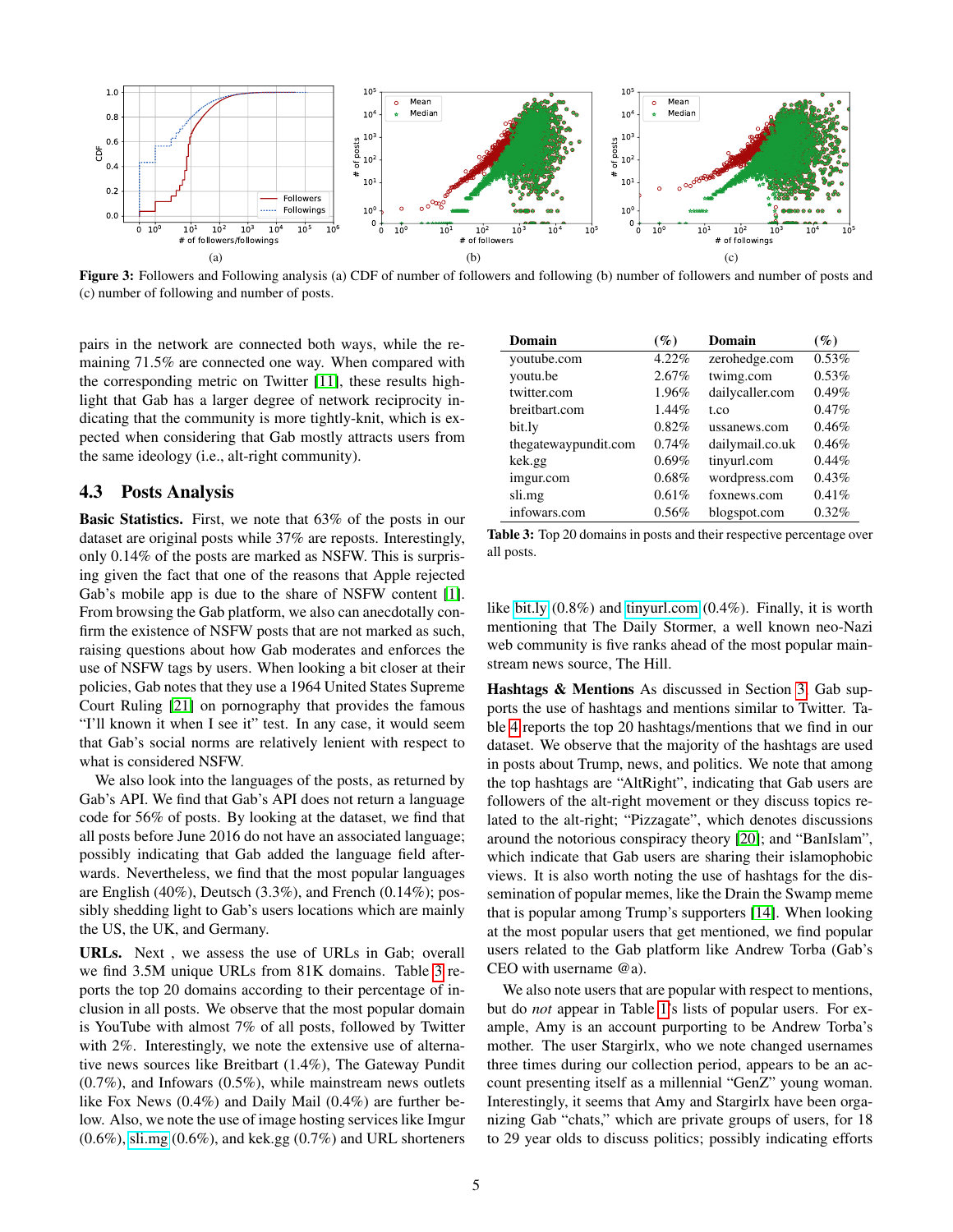<span id="page-5-0"></span>

| <b>Hashtag</b>   | $(\%)$   | <b>Mention</b>        | $($ %)   |
|------------------|----------|-----------------------|----------|
| <b>MAGA</b>      | $6.06\%$ | a                     | $0.69\%$ |
| GabFam           | 4.22%    | Texas Yankee4         | 0.31%    |
| Trump            | 3.01%    | Stargirlx             | 0.26%    |
| SpeakFreely      | 2.28%    | YouTube               | 0.24%    |
| <b>News</b>      | 2.00%    | support               | 0.23%    |
| Gab              | $0.88\%$ | Amy                   | 0.22%    |
| DrainTheSwamp    | 0.71%    | <b>RaviCrux</b>       | 0.20%    |
| AltRight         | 0.61%    | u                     | 0.19%    |
| Pizzagate        | $0.57\%$ | <b>BlueGood</b>       | 0.18%    |
| Politics         | $0.53\%$ | HorrorQueen           | 0.17%    |
| PresidentTrump   | $0.47\%$ | Sockalexis            | 0.17%    |
| FakeNews         | 0.41%    | Don                   | 0.17%    |
| <b>BritFam</b>   | $0.37\%$ | <b>BrittPettibone</b> | 0.16%    |
| 2A               | $0.35\%$ | TukkRivers            | 0.15%    |
| maga             | $0.32\%$ | CurryPanda            | 0.15%    |
| <b>NewGabber</b> | 0.28%    | Gee                   | 0.15%    |
| CanFam           | 0.27%    | e                     | 0.14%    |
| BanIslam         | 0.25%    | careyetta             | 0.14%    |
| <b>MSM</b>       | 0.22%    | PrisonPlanet          | 0.14%    |
| 1A               | 0.21%    | JoshC                 | 0.12%    |

Table 4: Top 20 hashtags and mentions found in Gab. We report their percentage over all posts.

to recruit millennials to the alt-right community.

Categories & Topics. As discussed in Section [3](#page-1-0) gabs may be part of a topic or category. By analyzing the data, we find that this happens for 12% and 42% of the posts for topics and categories, respectively. Table [5](#page-5-1) reports the percentage of posts for each category as well as for the top 15 topics. For topics, we observe that the most popular are general "Ask Me Anything" (AMA) topics like Deutsch (2.29%, for German users), BritFam (0.73%, for British users), and Introduce Yourself (0.59%). Furthermore, other popular topics include world events and news like International News (0.59%), Las Vegas shooting (0.27%), and conspiracy theories like Seth Rich's Murder (0.11%). When looking at the top categories we find that by far the most popular categories are News (15.91%) and Politics (10.30%). Other popular categories include AMA 4.46%), Humor (3.50%), and Technology (1.44%).

These findings highlight that Gab is heavily used for the dissemination and discussion of world events and news. Therefore, its role and influence on the Web's information ecosystem should be assessed in the near future. Also, this categorization of posts can be of great importance for the research community as it provides labeled ground truth about discussions around a particular topic and category.

Hate speech assessment. As previously discussed, Gab was openly accused of allowing the dissemination of hate speech. In fact, Google removed Gab's mobile app from its Play Store because it violates their hate speech policy [\[13\]](#page-6-1). Due to this, we aim to assess the extent of hate speech in our dataset. Using the modified Hatebase [\[4\]](#page-6-11) dictionary used by the authors of [\[9\]](#page-6-4), we find that 5.4% of all Gab posts include a hate word. In comparison, Gab has 2.4 times the rate of hate words when compared to Twitter, but less than halve the rate of hate words compared to 4chan's Politically Incorrect board (/pol/) [\[9\]](#page-6-4). These

<span id="page-5-1"></span>

| <b>Topic</b>              | (%)      | Category      | $(\%)$ |
|---------------------------|----------|---------------|--------|
| Deutsch                   | 2.29%    | <b>News</b>   | 15.91% |
| <b>BritFam</b>            | 0.73%    | Politics      | 10.30% |
| Introduce Yourself        | $0.59\%$ | AMA           | 4.46%  |
| <b>International News</b> | 0.19%    | Humor         | 3.50%  |
| <b>DACA</b>               | $0.17\%$ | Technology    | 1.44%  |
| Las Vegas Terror Attack   | $0.16\%$ | Philosophy    | 1.06%  |
| Hurricane Harvey          | 0.16%    | Entertainment | 1.01%  |
| <b>Gab Polls</b>          | 0.13%    | Art           | 0.72%  |
| London                    | 0.12%    | Faith         | 0.69%  |
| 2017 Meme Year in Review  | 0.12%    | Science       | 0.56%  |
| <b>Twitter Purge</b>      | 0.12%    | Music         | 0.52%  |
| Seth Rich                 | 0.11%    | <b>Sports</b> | 0.39%  |
| Memes                     | 0.11%    | Photography   | 0.37%  |
| <b>Vegas Shooting</b>     | 0.11%    | Finance       | 0.31%  |
| Judge Roy Moore           | $0.09\%$ | Cuisine       | 0.16%  |

Table 5: Top 15 categories and topics found in the Gab dataset

findings indicate that Gab resides on the border of mainstream social networks like Twitter and fringe Web communities like 4chan's Politically Incorrect (/pol/) board.

Temporal Analysis. Finally, we study the posting behavior of Gab users from a temporal point of view. Fig. [4](#page-6-12) shows the distribution of the Gab posts in our dataset according to each day of our dataset, as well as per hour of day and week (in UTC). We observe that the general trend is that the number of Gab's posts increase over time (Fig. [4\(a\)\)](#page-6-13); this indicates an increase in Gab's popularity. Furthermore, we note that Gab users posts most of their gabs during the afternoon and late night (after 3 PM UTC) while they rarely post during the morning hours (Fig. [4\(b\)\)](#page-6-14). Also, the aforementioned posting behavior follow a diurnal weekly pattern as we show in Fig. [4\(c\).](#page-6-15)

To isolate significant days in the time series in Fig. [4\(a\),](#page-6-13) we perform a *changepoint analysis* using the Pruned Exact Linear Time (PELT) method [\[10\]](#page-6-16). First, we use our knowledge of the weekly variation in average post numbers from Fig. [4\(c\)](#page-6-15) to subtract from our timeseries the mean number of posts for each day. This leaves us with a mean-zero timeseries of the deviation of the number of posts per day from the daily average. We assume that this timeseries is drawn from a normal distribution, with mean and variance that can change at a discrete number of changepoints. We then use the PELT algorithm to maximize the log-likelihood function for the mean(s) and variance(s) of this distribution, with a penalty for the number of changepoints. By ramping down the penalty function, we produce a ranking of the changepoints.

Examining current events around these changepoints provides insight into they dynamics that drive Gab behavior. First, we note that there is a general increase in activity up to the Trump inauguration, at which point activity begins to decline. When looking later down the timeline, we see an increase in activity after the changepoint marked  $1$  in Fig. [4\(a\).](#page-6-13) Changepoint 1 coincides with James Comey's firing from the FBI, and the relative acceleration of the Trump-Russian collusion probe [\[16\]](#page-7-7).

The next changepoint (2) coincides with the so-called "March Against Sharia" [\[12\]](#page-6-17) organized by the alt-right, with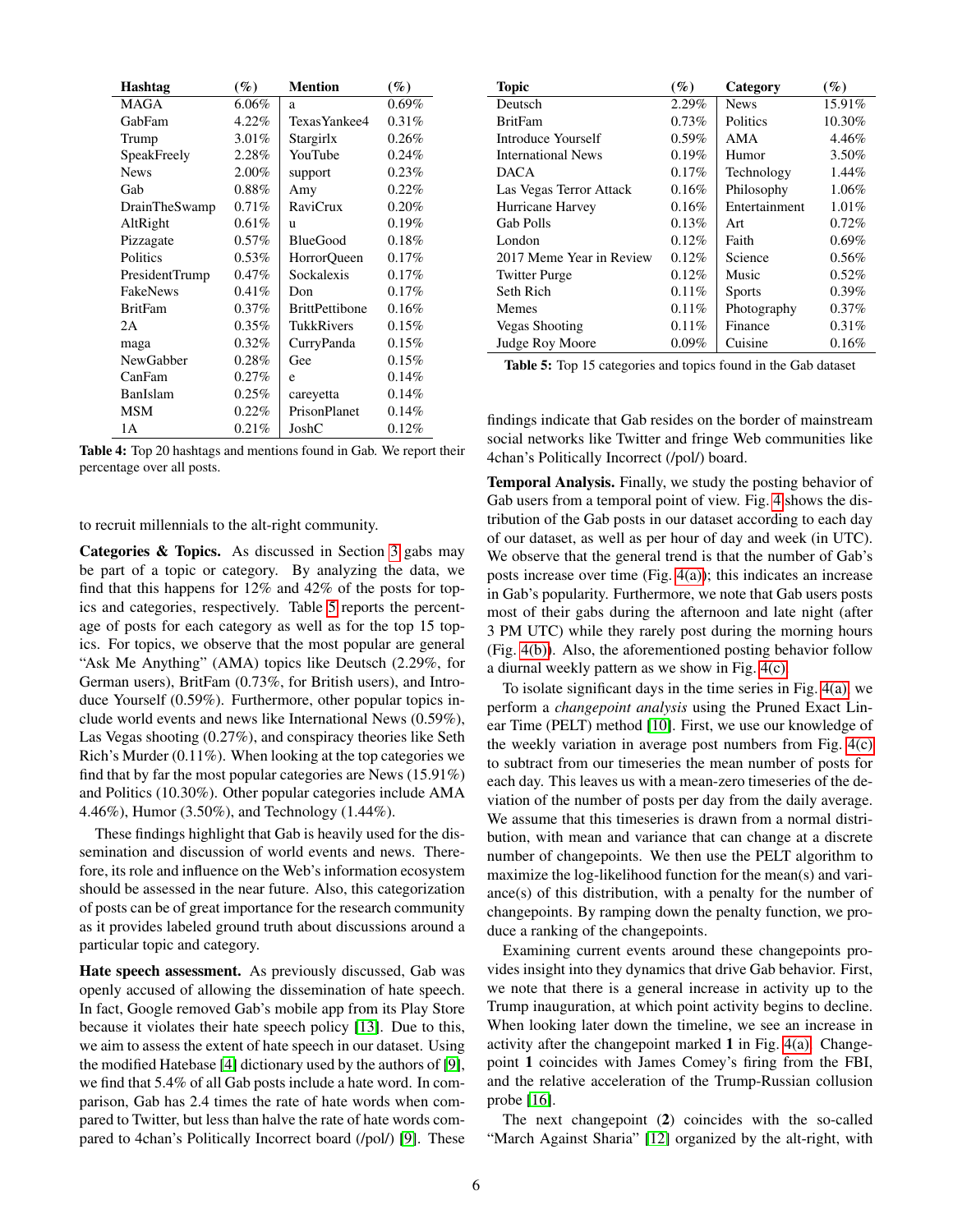<span id="page-6-13"></span><span id="page-6-12"></span>

Figure 4: Temporal analysis of the Gab posts (a) each day; (b) based on hour of day and (c) based on hour of week.

the event marked 4 corresponding to Trump's "blame on both sides" response to violence at the Unite the Right Rally in Charlottesville [\[15\]](#page-6-18). Similarly, we see a meaningful response to Twitter's banning of abusive users [\[7\]](#page-6-19) marked as changepoint 5.

Changepoint 3, occurring on July 12, 2017 is of particular interest, since it is the most extreme *reduction* in activity recognized as a changepoint. From what we can tell, this is a reaction to Donald Trump Jr. releasing emails that seemingly evidenced his meeting with a Russian lawyer to receive compromising intelligence on Hillary Clinton's campaign [\[17\]](#page-7-8). I.e., the disclosure of evidence of collusion with Russia corresponded to the single largest drop in posting activity on Gab.

# <span id="page-6-5"></span>5 Conclusion

In this work. we have provided the first characterization of a new social network called Gab. We analyzed 22M posts from 336K users, finding that Gab attracts the interest of users ranging from alt-right supporters and conspiracy theorists to trolls. We showed that Gab is extensively used for the discussion of news, world events, and politics-related topics, further motivating the need take it into account when studying information cascades on the Web. By looking at the posts for hate words, we also found that 5.4% of the posts include hate words. Finally, using changepoint analysis, we highlighted how Gab reacts very strongly to real-world events focused around white nationalism and support of Donald Trump.

Acknowledgments. This project has received funding from the European Union's Horizon 2020 Research and Innovation program under the Marie Skłodowska-Curie ENCASE project (Grant Agreement No. 691025). The work reflects only the authors' views; the Agency and the Commission are not responsible for any use that may be made of the information it contains.

# References

- <span id="page-6-3"></span>[1] Apple's Double Standards Against Gab. [https:](https://medium.com/@getongab/apples-double-standards-against-gab-1bffa2c09115) [//medium.com/@getongab/apples-double-standards](https://medium.com/@getongab/apples-double-standards-against-gab-1bffa2c09115)[against-gab-1bffa2c09115,](https://medium.com/@getongab/apples-double-standards-against-gab-1bffa2c09115) 2016.
- <span id="page-6-9"></span>[2] A Censorship-Proof P2P Social Media Protocol. [https:](https://www.startengine.com/gab-select) [//www.startengine.com/gab-select,](https://www.startengine.com/gab-select) 2017.
- <span id="page-6-15"></span><span id="page-6-14"></span><span id="page-6-8"></span>[3] Reddit FAQ - Karma. [https://www.reddit.com/wiki/faq,](https://www.reddit.com/wiki/faq) 2017.
- <span id="page-6-11"></span>[4] Hatebase API. [https://www.hatebase.org/,](https://www.hatebase.org/) 2018.
- <span id="page-6-2"></span>[5] T. Benson. Inside the "Twitter for racists": Gab – the site where Milo Yiannopoulos goes to troll now. [https:](https://goo.gl/Yqv4Ue) [//goo.gl/Yqv4Ue,](https://goo.gl/Yqv4Ue) 2016.
- <span id="page-6-7"></span>[6] E. Chandrasekharan, M. Samory, A. Srinivasan, and E. Gilbert. The Bag of Communities: Identifying Abusive Behavior Online with Preexisting Internet Data. In *CHI*, 2017.
- <span id="page-6-19"></span>[7] K. Donaldson and J. Brustein. Twitter Bans Some White Supremacists and Other Extremists. [https://www.bloomberg.com/news/articles/2017-12-](https://www.bloomberg.com/news/articles/2017-12-19/twitter-bans-some-white-supremacists-and-other-extremists) [19/twitter-bans-some-white-supremacists-and-other](https://www.bloomberg.com/news/articles/2017-12-19/twitter-bans-some-white-supremacists-and-other-extremists)[extremists,](https://www.bloomberg.com/news/articles/2017-12-19/twitter-bans-some-white-supremacists-and-other-extremists) 2017.
- <span id="page-6-0"></span>[8] Gab. Gab site. [https://gab.ai,](https://gab.ai) 2017.
- <span id="page-6-4"></span>[9] G. E. Hine, J. Onaolapo, E. D. Cristofaro, N. Kourtellis, I. Leontiadis, R. Samaras, G. Stringhini, and J. Blackburn. Kek, Cucks, and God Emperor Trump: A Measurement Study of 4chan's Politically Incorrect Forum and Its Effects on the Web. In *ICWSM*, 2017.
- <span id="page-6-16"></span>[10] R. Killick, P. Fearnhead, and I. A. Eckley. Optimal detection of changepoints with a linear computational cost. *Journal of the American Statistical Association*, 107(500):1590–1598, 2012.
- <span id="page-6-6"></span>[11] H. Kwak, C. Lee, H. Park, and S. B. Moon. What is Twitter, a social network or a news media? In *WWW*, 2010.
- <span id="page-6-17"></span>[12] C. Mathias. The 'March Against Sharia' Protests Are Really Marches Against Muslims. [https://www.huffingtonpost.com/entry/](https://www.huffingtonpost.com/entry/march-against-sharia-anti-muslim-act-for-america_us_5939576ee4b0b13f2c67d50c) [march-against-sharia-anti-muslim-act-for](https://www.huffingtonpost.com/entry/march-against-sharia-anti-muslim-act-for-america_us_5939576ee4b0b13f2c67d50c)america us [5939576ee4b0b13f2c67d50c,](https://www.huffingtonpost.com/entry/march-against-sharia-anti-muslim-act-for-america_us_5939576ee4b0b13f2c67d50c) 2017.
- <span id="page-6-1"></span>[13] R. Price. Google's app store has banned Gab, a social network popular with the far-right, for 'hate speech'. [http://uk.businessinsider.com/google-app](http://uk.businessinsider.com/google-app-store-gab-ban-hate-speech-2017-8)[store-gab-ban-hate-speech-2017-8,](http://uk.businessinsider.com/google-app-store-gab-ban-hate-speech-2017-8) 2017.
- <span id="page-6-10"></span>[14] A. Romano. The 2016 culture war, as illustrated by the alt-right. [https://www.vox.com/culture/2016/12/](https://www.vox.com/culture/2016/12/30/13572256/2016-trump-culture-war-alt-right-meme) [30/13572256/2016-trump-culture-war-alt-right-meme,](https://www.vox.com/culture/2016/12/30/13572256/2016-trump-culture-war-alt-right-meme) 2016.
- <span id="page-6-18"></span>[15] M. Shear and M. Haberman. Trump Defends Initial